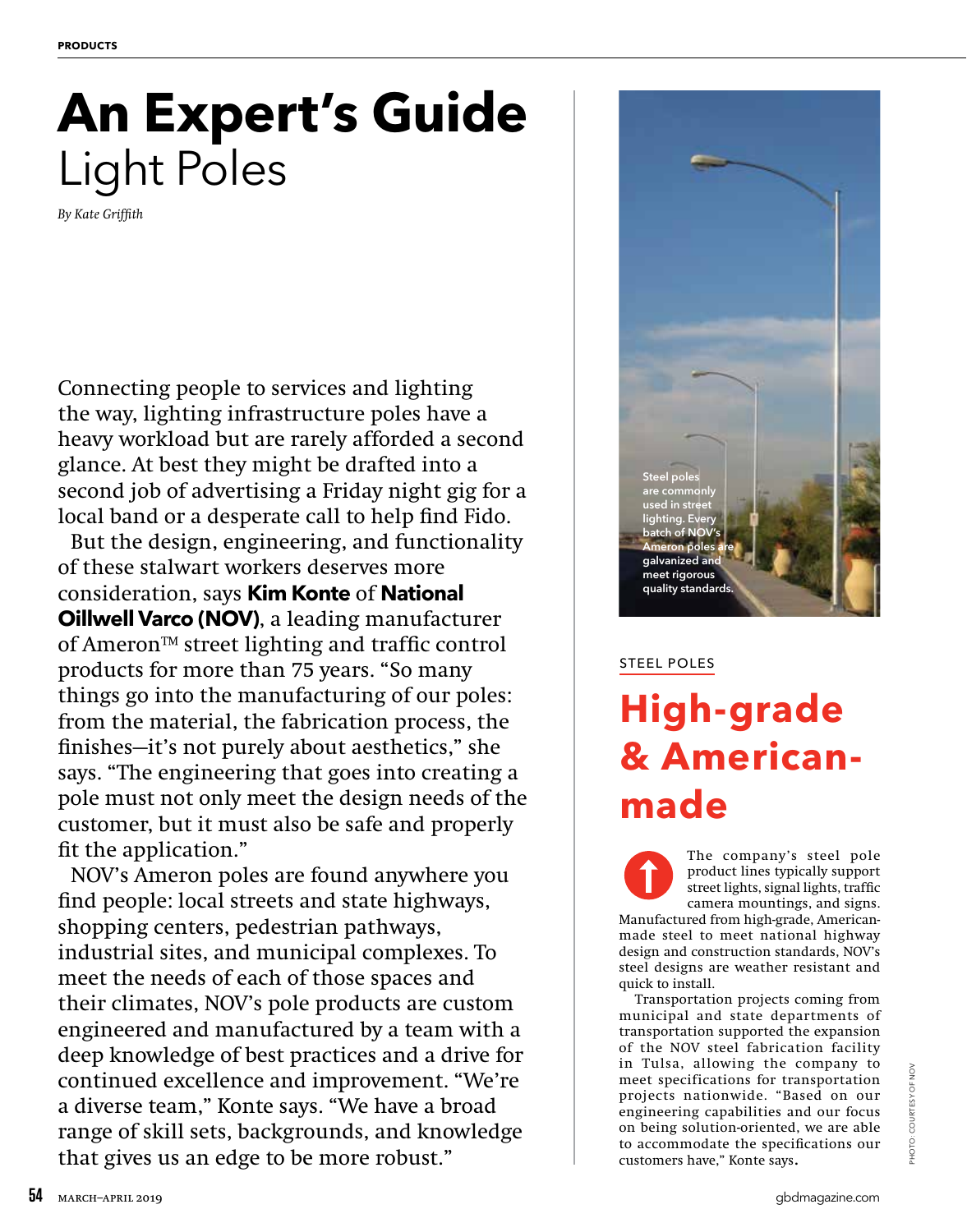

#### SMALL CELL POLES

### **Wireless options**

With people, municipalities, utilities, commercial districts, and transportation programs increasingly connecting to data through smart applications, NOV's latest offerings are built to meet 21st-century needs. "Our most innovative product line is our new small cell line," says **Michael Mize**, director of operations at NOV, who joined the company in 2005. "The innovative designs and product versatility to adapt to different designs of telecommunication equipment make this product attractive. We strive to meet the needs of this rapidly developing market."

With the largest small cell offering in the market, NOV is poised well to serve this market as it grows. Fifth-generation, or 5G, is the next big thing in broadband rollout, enabling rapid speeds to support an array of IoT applications, according to a report from the Brookings Institute. Part of this rollout requires the installation of 5G-capable small cells smaller equipment, but more of it placed in closer ranges. According to the Information Technology and Innovation Foundation, communities

With people, municipalities, will need anywhere from 10 to 100 the freeze-thaw wear and tear of cold utilities, commercial districts, times the amount of existing wireless and transportation programs poles. Industry strate will need anywhere from 10 to 100 times the amount of existing wireless poles. Industry strategy consultancy firm Accenture Strategy estimates the total number of cell sites in the U.S. will need to double within the next few years to keep 5G rollout successful.

> NOV's Ameron small cell poles allow customers to build out telecommunications networks within the architectural plans and aesthetic of their current standards. A municipal customer, for example, might have a standard decorative look for street lighting. When the customer is ready to build out its telecommunications network to increase speeds, it's able to do so using the same poles with the same look, same level of durability, and increased ability to tie heavy tech equipment and applications to pole loads. "We're leaders in the small cell space, and no one else can really match our capabilities," Mize says. "Combining our decades of engineering experience with our robust technology offerings is allowing us to build a product that's far ahead of what our competitors can offer."

#### CONCRETE POLES

### **Beautiful, durable, & resilient**

Where steel offers a minimalist workhorse often useful for traffic control needs, NOV's Ameron concrete poles offer more decorative solutions, particularly for industry and walkable street lighting, while maintaining or even increasing high standards of durability and performance. "Concrete poles are great for a wide range of applications and areas with weather-related issues—bridges, surveillance, flag poles, and pathway lighting," Konte says. If improperly treated or damaged during install, steel can be exposed to rust and corrosion, but concrete resists salt and other climate-related damage.

During manufacturing, high-tensile steel is pre-stressed in a process that increases the strength, resiliency, and longevity of the poles. The poles are centrifugally cast using high-strength concrete to yield a denser concrete that's stronger and able to bear heavier loads of equipment. The concrete encapsulates and protects the steel, also helping to reduce

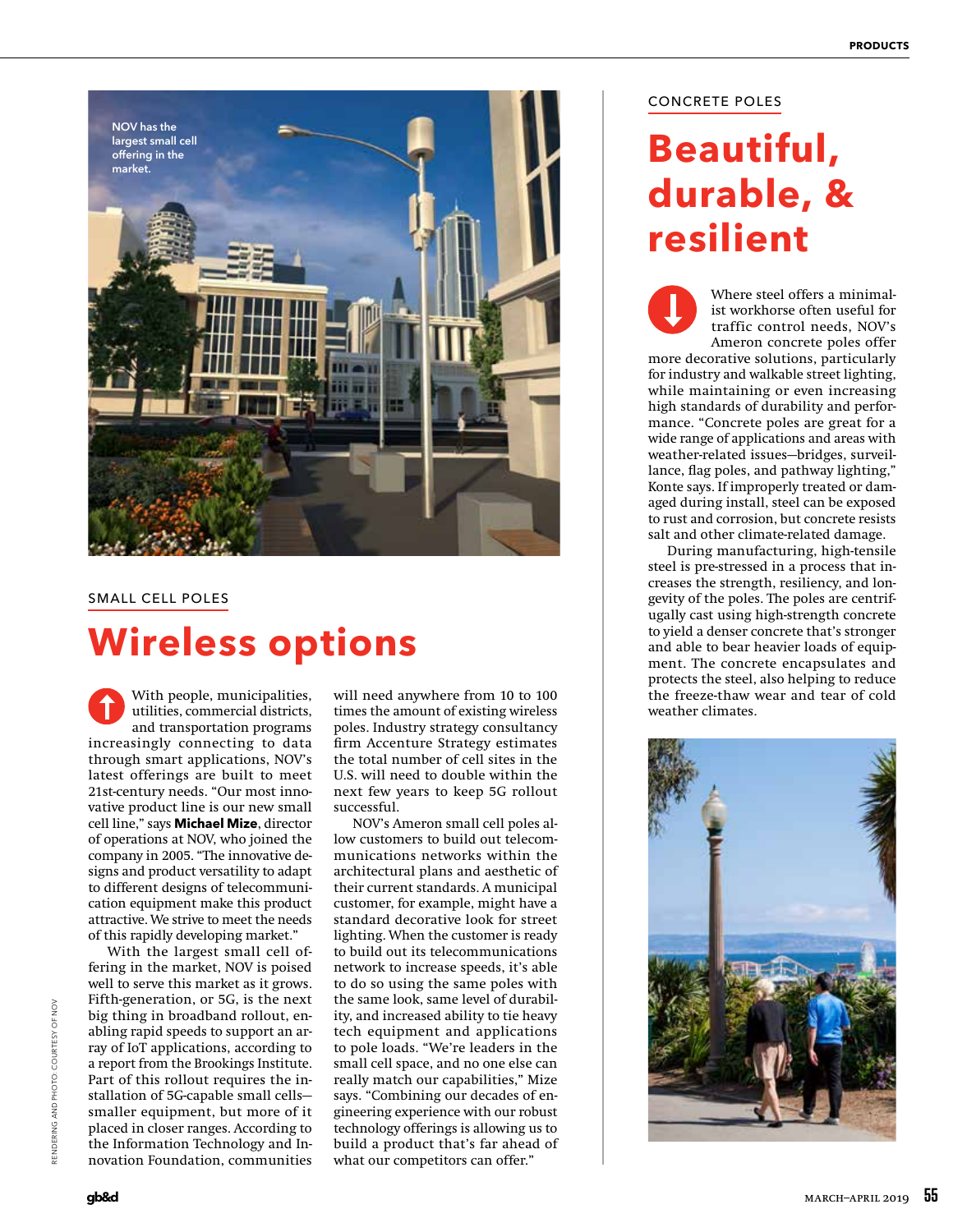

DURABILITY

### **Built to last**

Using high-grade materials manufactured to meet national guidelines ensures a high-quality product to start. NOV's Ameron steel poles are typically finished with a dip in molten zinc, a galvanization processes that coats the steel and prevents corrosion.

Concrete is a more naturally durable material, and NOV's pre-stressing process increases both the strength and resiliency of the poles. Optional concrete pole coatings can also offer graffiti resistance, while other sealers protect decorative finishes and structural integrity.

#### MANUFACTURING EFFICIENCIES

# **Modular means more possibility**

NOV has developed a strong reputation in the industry due to an extensive product line that ensures manufacturing efficiency as well as its ability to customize to customer needs. "We work together with our customers as a true partner to find solutions within our product family to fit their needs," Konte says.

One of the best ways NOV marries efficiency with customer needs is through modularity of design. Engineers consider and develop ways to support multiple uses on a single structure to accommodate everchanging technology and location-specific requirements. "This minimizes the time needed for the design cycle and alleviates the need to develop oneoff, single-application

structures," says lead engineer **Kurt Blackbern**.

In basing designs off current equipment and current code requirements, competitors have limited their clients' abilities for future upgrades. IoT, edge computing, and 5G technology are changing much faster than structural components that usually dictate a municipality's decision to change out its infrastructure. "By designing things that are more modular, we facilitate future technology upgrades without doing a structural change out," Blackbern says. "By creating one particular aesthetic look and creating as much functionality for a customer as possible, we allow customers to take that design and use it with various configurations for any site's criteria. They're not forced into one little box."